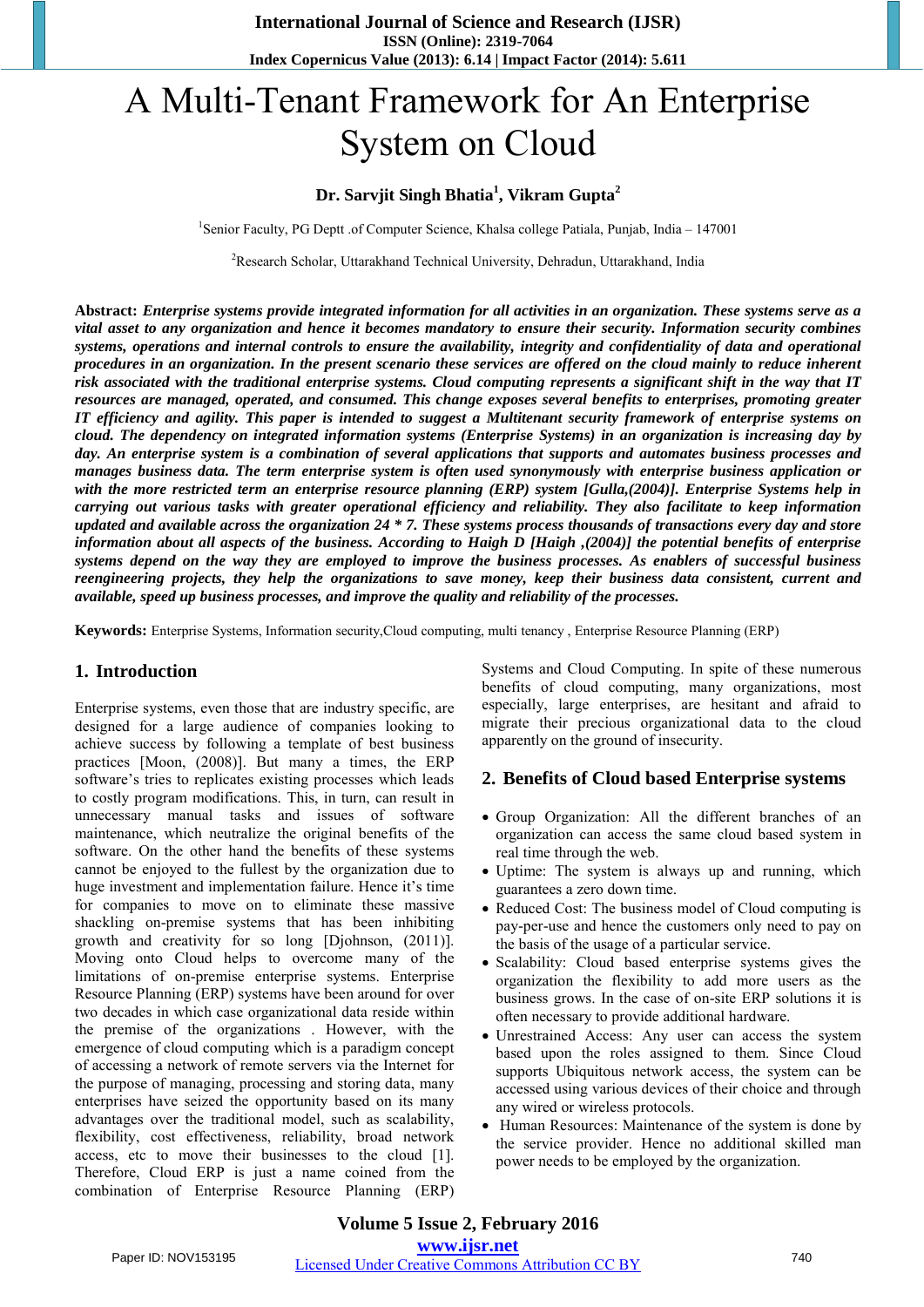- Increased performance Requirements: Expanding the system, handling peak load performance issues etc. become very simple for the organization.
- Customization: The customer has got the freedom to choose from among the modules and the services offered by the cloud service provider.
- Speedy Implementation: Cloud ERP typically takes 3-6 months compared to the 12 months that it typically takes to implement an on-premise solution.

## **3. Theoretical Background**

According to the official NIST definition, "Cloud computing is a model for enabling ubiquitous, convenient, on demand network access to a shared pool of configurable computing resources that can be rapidly provisioned and released with minimal management effort or service provider interaction" [Peter et al., (2009)]. Basically, ERP is designed to integrate data from across all the business functions within an organization and also to integrate data as it concerns supply, production, distribution and product delivery to customers [15]. In traditional ERP, software or solutions are installed locally in computers and data are stored in servers in-house. Platforms and infrastructure are under the control of the organization. Moreover, management of data including its security, maintaining the server and cost of general maintenance of infrastructure and space occupied as well as disaster recovery provision are all responsibility of the enterprise [16]. However, with the emergence of cloud computing which is a paradigm concept of accessing a network of remote servers via the Internet for the purpose of managing, processing and storing data, many enterprises have seized the opportunity based on its many advantages over the traditional model, such as scalability, flexibility, cost effectiveness, reliability, broad network access, etc to move their businesses to the cloud. Therefore, Cloud ERP is just a name coined from the combination of Enterprise Resource Planning (ERP) Systems and Cloud Computing. Cloud-based ERP systems are basically provided using the Software-as-a-Service (SaaS) architecture, under a situation where users rent the software and use, rather than buy it  $[17]$ .

#### **4. Cloud Based ERP Security Layers**

Cloud security needs to be enforced at the Physical, Network, Data and Application level. Since social engineering is on the rise, while providing physical security, the cloud provider must define and enforce rules of conduct and social guidelines for employees. Network security should protect all virtual access points to the cloud by employing well-managed security rules and procedures to block attacks. Data security should ensure that both the data in storage as well as data in transit are protected from unauthorized third parties. Since most applications are built to be run in the context of an enterprise data center, the lack of physical control over the networking infrastructure might mandate the use of encryption in the communication between servers of an application that processes sensitive data to ensure its confidentiality. [Savage, (2011)] Literature reveals that many organizations are migrating their onpremise enterprise systems to Cloud based Software-as-aservice (SaaS) enterprise system. ERP.com claims that cloud-based enterprise systems are easier to use, deploy and maintain, thus further reducing the time and cost of meeting specific business needs and stay competitive in the market [Rich, (2010)]. In a 1999 article that described issues surrounding ERP implementation, the authors have mentioned that the process often takes more than 3 years [Bingi et. al., , (1999)]. Traditional implementation often runs into millions of dollars [Seddon et al , (2010)]. This trend appears to be changing. In a recent blog post describing trends for ERP in 2011, ERP consultant Eric Kimberling predicts a "heavy adoption of Software-as-a-Service [SaaS] models at small and mid-size businesses" [Kimberling , (2011)].

### **5. Proposed Multi-tenancy Framework and Cloud Security**

Literature reveals that many organizations are adopting cloud–based enterprise systems in the present scenario. But at the same time the enterprises should be convinced that security is not a threat for their implementation. Hence this study has been under taken to propose a framework to enhance the security. The idea of multi-tenancy is fundamental to cloud computing. Multi-tenancy is a term that defines the use or sharing of the same application or resources by two or more (multiple) consumers that may come from the same or different organizations. This is a situation where the organization operating systems and applications are run on virtual machines (VM) hosted in parallel configuration with the VM of other organization on shared physical devices [2], [3]. According to [4], "Information Security or Security refers to protecting information and information systems from unauthorized access, use, disclosure, disruption, modification, inspection, recording or destruction". In a multitenant environment, where multiple independent users or consumers share the same physical infrastructure, and in a scenario where the tenants which may have opposing goals share a pool of resources, securing the multiple tenants" sensitive data and information becomes a challenge. Also, conflict of interest may result. So, how does multi-tenancy deal with conflict of interest? Can tenants get along together and "play nicely"? If they can"t, can they be isolated? How to provide separation between two or more tenants? Thus an attacker can legitimately be in the same physical machine as the target [6]. Multi-tenancy is known to be the root cause of concerns for many users [5]. Nevertheless, the fact remains undeniable that it enables optimal server utilization, thus lowering costs of infrastructure. However, the threats posed by multi-tenancy feature of cloud differ as we move from one cloud delivery model to another [7]. According to a report released by Gartner, 60% of virtualized servers will be less secure than the physical servers which they replace [8]. Currently, as identified by [9], multi-tenant cloud is faced with two major sources of threats: virtualized infrastructure which can be attacked by the exploitation of possible security vulnerabilities in the massive and complex virtualized pile of software; also, attacks from unauthorized accesses to sensitive and precious data from cloud operators. Hence, in multi-tenancy, residual data can be visible to a cotenant while trace of operations by a co-tenant is also very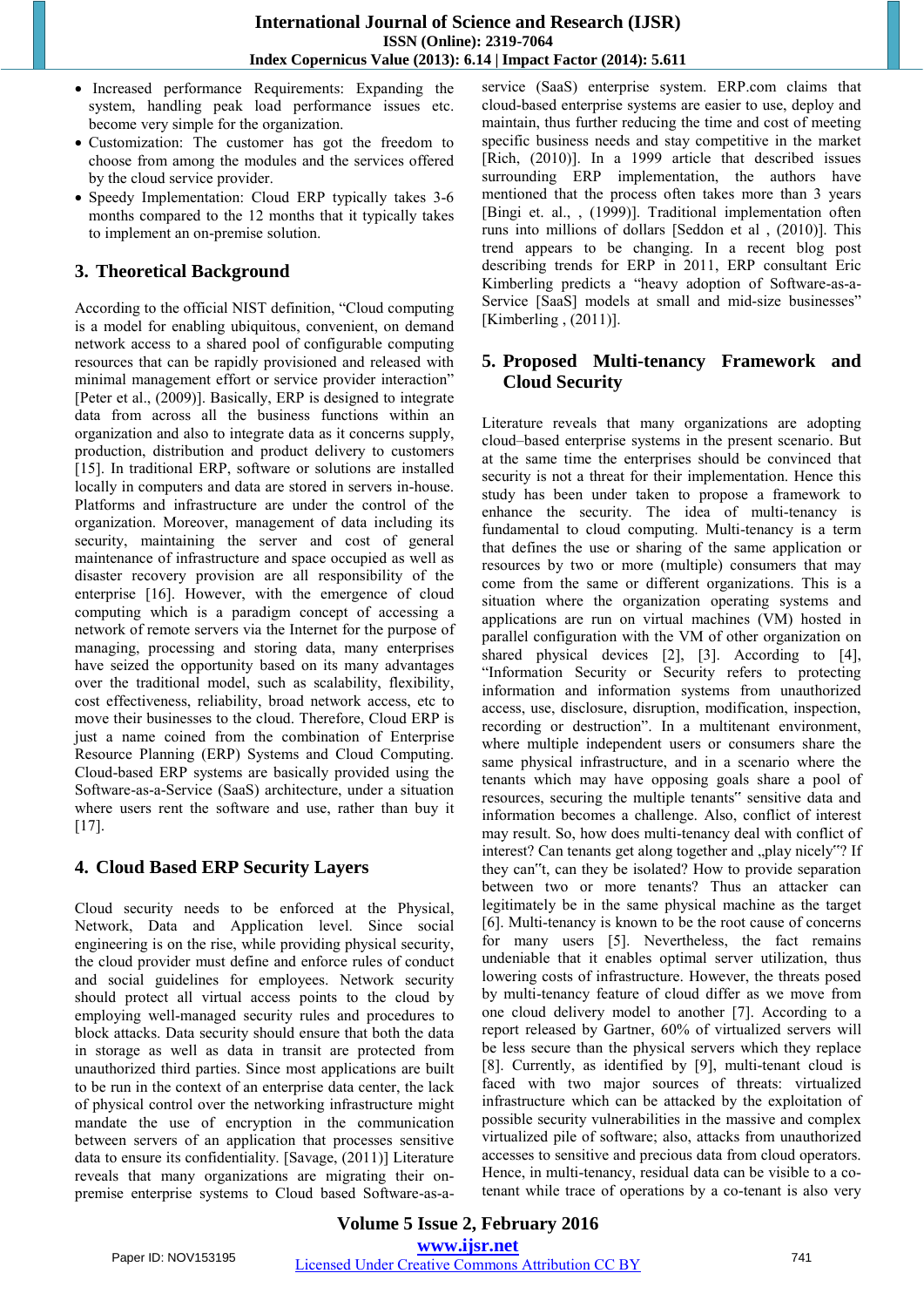possible. These have been found to constitute a challenge to the security and privacy of data in cloud environments [10]. A couple of researchers have worked in the area of ensuring security in the multitenant domain: [11] (Isolation and customization); [12] (Suggests removal of virtualization layer); [13] (Incorporation of Active Protection System); [14] (Constructing a Virtual Machine Monitor in form of a new Micro-Kernel), and many others. However, research is still ongoing as more and more vulnerabilities, threats, risks and security challenges emerge with time.

## **6. Benefits of Multi-tenancy Framework**

In a cloud-based enterprise system, the sensitive data is obtained from the enterprises, processed by the SaaS application and stored at the service provider's end. The communication management module assures the security of the information that gets communicated in the cloud environment either within a network or across networks.

**6.1 Transmission Security Component:** Ensuring the confidentiality of data transmitted between different participants in a cloud environment is more difficult compared to an on-premise environment. Security of transmitted data can be achieved through encrypting all communications from the source to destination using encryption algorithms such as DES, Triple DES, RSA etc.

**6.2 Network Security Component:** Applications running in an external cloud environment requires passing data between the cloud and the user location. Frequently the communication occurs over the Internet and over Wireless networks. The network security component of the security framework can use strong network traffic encryption techniques like Secure Sockets layer (SSL) and Transport layer security (TLS) to protect all communications with the server. The SSL algorithm is supported by all major browsers and requires less computing overhead. SSL encapsulates application specific protocols like HTTP to form HTTPS and hence none can hijack a session or read the data. The network security component may include tests that check for various security threats such as network penetration and packet analysis, session management weaknesses, Insecure SSL trust configuration.

**6.3 Data Security Component:** In the SaaS model, the enterprise data is stored outside the enterprise boundary at the SaaS vendors end. Data security mechanisms limits access to data objects to specific individuals. The data security component may enforce data security for ERP systems either through business logic or at the database layer. The business logic applied for data security authenticates users and provides them with specific rights to data objects and controls the specific actions that individual users can perform on different objects. The component should support different level of security such as read-only, insert, delete and edit according to the role of the user and the type of object. The component should include mechanisms to protect against attacks such as Cookie manipulation, Cross-site scripting (XSS), Hidden field manipulation etc. [Bhadauria et al., (2011) ]

**6.4 Data Integrity Component:** Maintaining data integrity ensures uniformity in the different instances of same data residing at multiple locations. The integrity component should ensure that the integrity of enterprise's data stored in the database in cloud is not compromised.

**6.5 Identity Management Component:** Identity management involves identifying individuals in a system and filtering the access to the resources in that system by placing restrictions on the established identities. The identity management component may follow credential synchronization model to support identity management and sign on services [ Subashini and Kavitha , (2010) ]. In this model, the SaaS vendor supports replication of user account and SaaS application. The user account information creation is done separately by each enterprise within the enterprise boundary to comply with its regulatory needs. Relevant portions of user account information's are replicated to the SaaS vendor to provide sign on and access control capabilities. The Identity management module must contain mechanisms to ensure security of the credentials during transit and storage and to prevent their leakage.

# **7. Conclusion**

Cloud based SaaS enterprise systems are growing in popularity due to its ability to cater to the increasing volume and range of services required by enterprise systems. The goal is to develop a prototype based on the proposed framework, capable of addressing the problem of choosing suitable Cloud ERP providers for the industry on the security and privacy apparatus provided by the providers in a multi-tenant environment. The future prospects of this framework is expected to be validated via tangible evidence.

#### **References**

- [1] Lin, A and Chen, N. C. (2012): Cloud computing as an innovation: Perception, attitude, and Adoption; International Journal of Information Management, Vol. 4 No.1.
- [2] Pek, G., Butty'an, L and Bencs'ath, B (2013): A Survey of Security Issues in Hardware Virtualization. ACM Computer Surv. 45, 3, Article 40, 34 pages.
- [3] Brooks, T. T., Caicedo, C and Park, J. S (2012): Security Vulnerability Analysis in Virtualized Computing Environments; International Journal of Intelligent Computing Research (IJICR), Volume 3, Issues 1/2, Mar/Jun 2012, pp 277-291.
- [4] Al-Jahdali, H., Townend, P and Xu, J (2013): Enhancing Multi-Tenancy Security in the Cloud IaaS Model over Public Deployment; In proceedings of the 2013 IEEE Seventh International Symposium on Service-Oriented System Engineering. Pp. 385-390.
- [5] Wood, K and Anderson, M (2011): Understanding the Complexity Surrounding Multi-tenancy in Cloud Computing; In proceeding of the Eighth IEEE International Conference on e-Business Engineering (ICEBE), pp. 119 – 124.
- [6] Musson, B. (2012): Clouds on the Horizon: Cloud Security in Today"s DoD Environment, Memorandum of the United StatesDepartment of Defense. July, 2012.